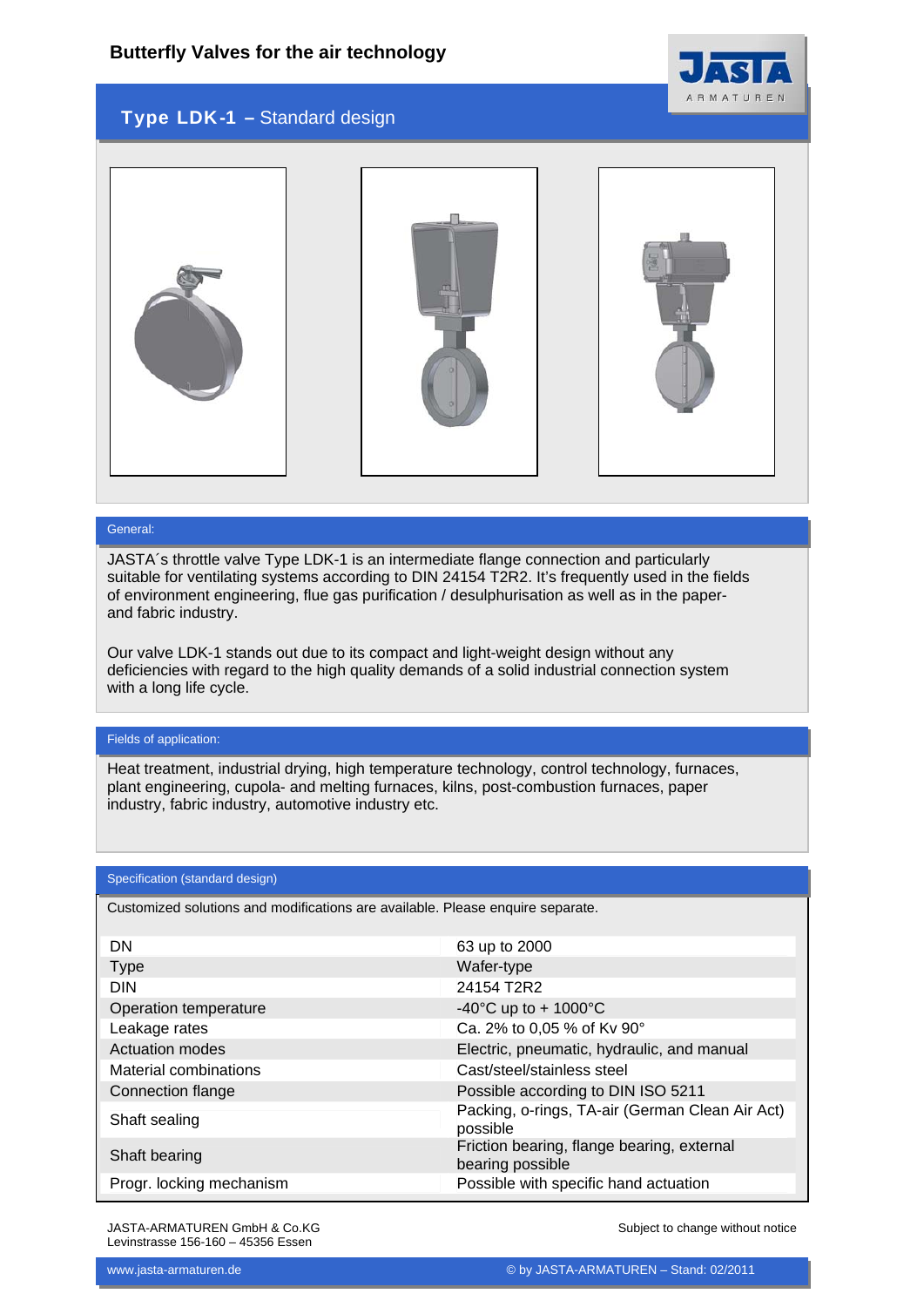# Type LDK-1 – Dimension/weights



The weights refer to the valves in standard design.

| DN   | В   | C   | D <sub>1</sub> | D <sub>2</sub> | d  | н   | G   |  |
|------|-----|-----|----------------|----------------|----|-----|-----|--|
| 63   | 25  | 90  | 57             | 85             | 10 | 160 | 100 |  |
| 71   | 25  | 95  | 67             | 105            | 10 | 165 | 100 |  |
| 80   | 25  | 100 | 76             | 105            | 10 | 170 | 100 |  |
| 90   | 25  | 110 | 89             | 120            | 12 | 180 | 120 |  |
| 100  | 25  | 115 | 100            | 129            | 12 | 185 | 120 |  |
| 112  | 30  | 121 | 111            | 140            | 12 | 191 | 120 |  |
| 125  | 35  | 125 | 123            | 145            | 12 | 195 | 120 |  |
| 140  | 35  | 140 | 138            | 168            | 15 | 215 | 145 |  |
| 150  | 40  | 145 | 146            | 179            | 15 | 220 | 145 |  |
| 160  | 40  | 145 | 155            | 185            | 15 | 220 | 145 |  |
| 180  | 40  | 155 | 174            | 206            | 15 | 230 | 145 |  |
| 200  | 40  | 165 | 196            | 225            | 15 | 240 | 145 |  |
| 224  | 40  | 175 | 220            | 280            | 15 | 250 | 145 |  |
| 250  | 40  | 200 | 247            | 275            | 15 | 275 | 145 |  |
| 280  | 40  | 225 | 280            | 320            | 15 | 300 | 145 |  |
| 300  | 45  | 254 | 297            | 338            | 20 | 339 | 155 |  |
| 315  | 45  | 245 | 312            | 350            | 20 | 330 | 155 |  |
| 355  | 45  | 265 | 353            | 392            | 20 | 350 | 155 |  |
| 400  | 50  | 285 | 394            | 425            | 20 | 370 | 155 |  |
| 450  | 50  | 310 | 445            | 485            | 20 | 395 | 155 |  |
| 500  | 50  | 340 | 497            | 530            | 20 | 425 | 155 |  |
| 560  | 60  | 380 | 555            | 610            | 20 | 465 | 155 |  |
| 600  | 60  | 425 | 595            | 650            | 25 | 540 | 210 |  |
| 630  | 60  | 420 | 625            | 680            | 25 | 535 | 210 |  |
| 710  | 70  | 480 | 707            | 760            | 25 | 595 | 210 |  |
| 800  | 80  | 522 | 795            | 845            | 25 | 637 | 210 |  |
| 900  | 100 | 590 | 890            | 942            | 30 | 705 | 210 |  |
| 1000 | 100 | 645 | 999            | 1050           | 30 | 760 | 210 |  |

Dimensions referred to design "without landing bar" or with "landing bar" – operating temperature 350°C.

Subject to change without any notice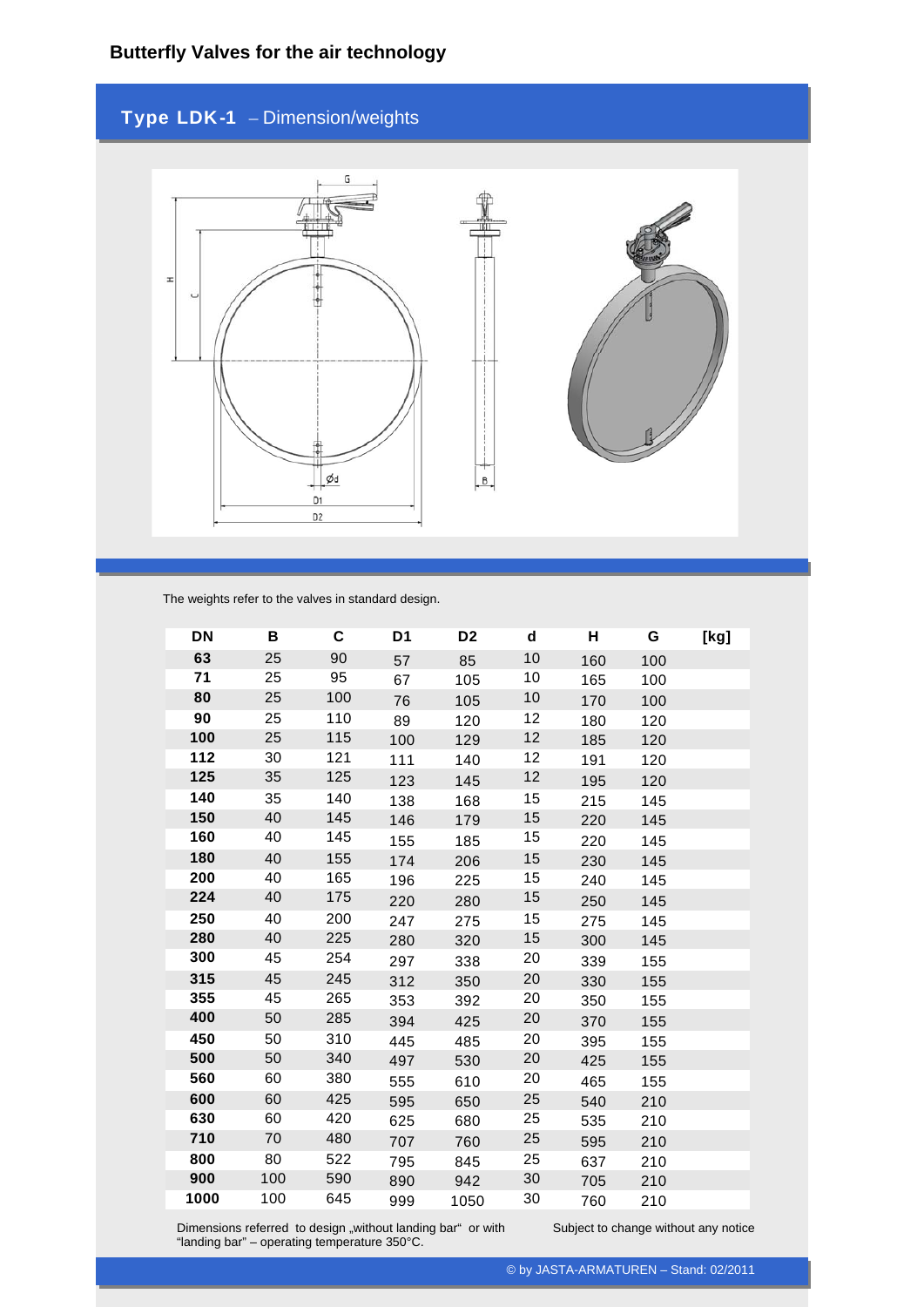

## Type LDK-4 – Standard design



#### General:

JASTA´s throttle valve Type LDK-4 is a flange connection and especially suitable for ventilating systems according to DIN 24154 T2R2. It´s frequently used in the fields of environment engineering, flue gas purification / desulphurisation as well as in the paper- and fabric industry. Thanks to the diversity of available materials, this valve can be employed in almost all media and industry sectors. The distinctive features of our valve LDK-4 are its compact and light-weight design without any deficiencies with regard to the high quality demands of a solid industrial connection system with a long life cycle.

#### Fields of application:

Heat treatment, industrial drying, high temperature technology, control technology, furnaces, plant engineering, cupola- and melting furnaces, kilns, post-combustion furnaces, paper industry, fabric industry, automotive industry etc.

#### Specification (standard design)

Customized solutions and modifications are available. Please enquire separate.

| DN                       | 63 up to 3000                                                  |
|--------------------------|----------------------------------------------------------------|
| Type                     | Flange design                                                  |
| <b>DIN</b>               | 24154 T2R2                                                     |
| Operation temperature    | -40°C up to + 1000°C                                           |
| Leakage rates            | Ca. 2% to 0,05 % of Kv 90°                                     |
| Actuation modes          | Electric, pneumatic, hydraulic, and manual                     |
| Material combinations    | Steel/stainless steel                                          |
| Connection flange        | Possible according to DIN ISO 5211                             |
| Shaft sealing            | Packing, o-rings, TA-air (German Clean Air Act)<br>possible    |
| Shaft bearing            | Friction bearing, flange bearing, external<br>bearing possible |
| Progr. locking mechanism | Possible with specific hand actuation                          |

JASTA-ARMATUREN GmbH & Co.KG Levinstrasse 156-160 – 45356 Essen

Subject to change without notice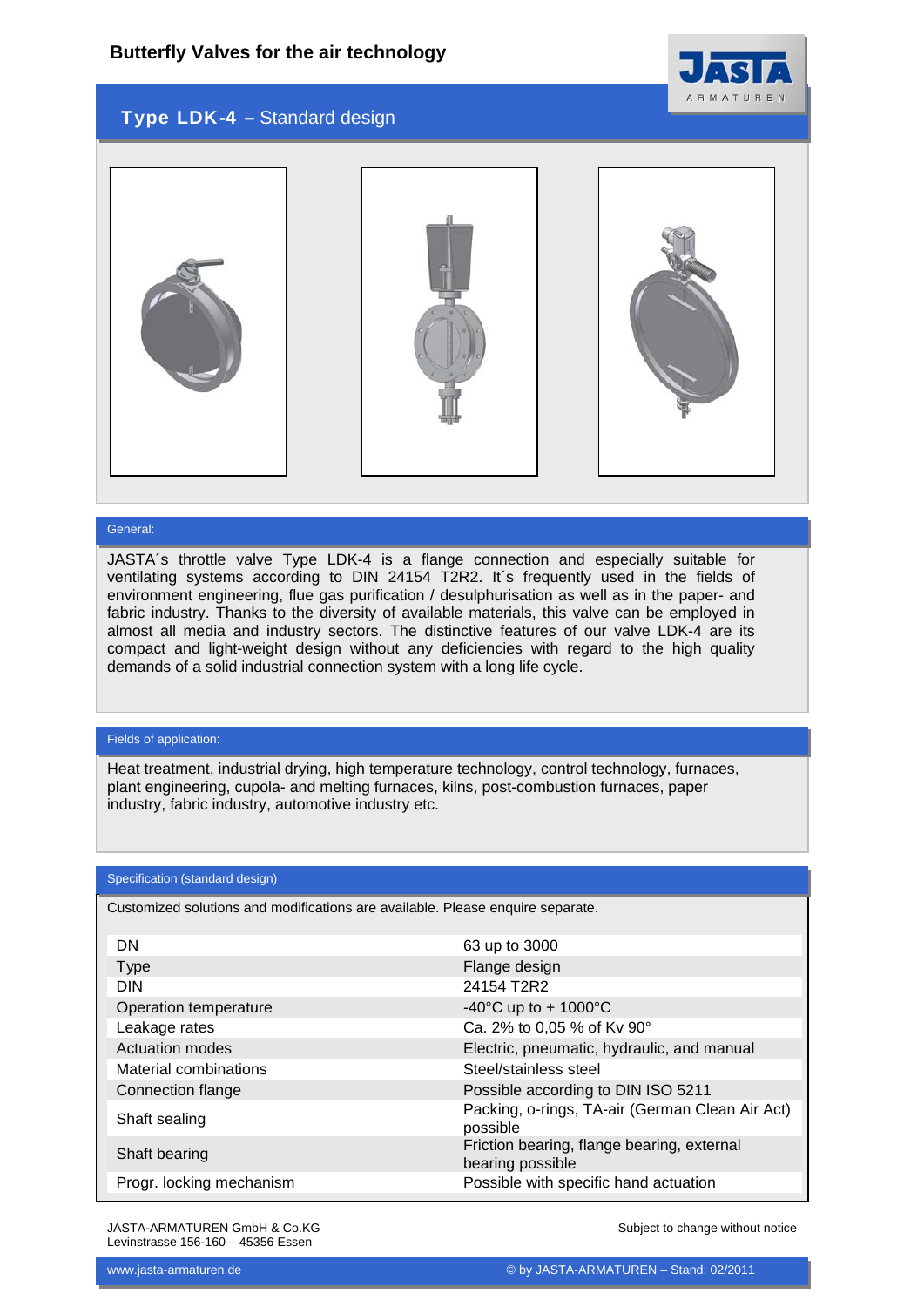

## LDK-4 – Sealing modes

With landing bar and flexible sealing coated on 3 sides



With landing bar and flexible sealing coated on 3 sides. Leakage rate: Approx. 0,05 to 0,02 % of Kv 90° - depending on design

#### With landing bar



With landing bar. Leakage rate: Approx. 0,5 to 0,2 % of Kv 90° - depending on design.

#### Without landing bar



Without landing bar. Leakage rate: Approx. 1 % of KV 90

JASTA-ARMATUREN GmbH & Co.KG Levinstrasse 156-160 – 45356 Essen

Subject to change without notice